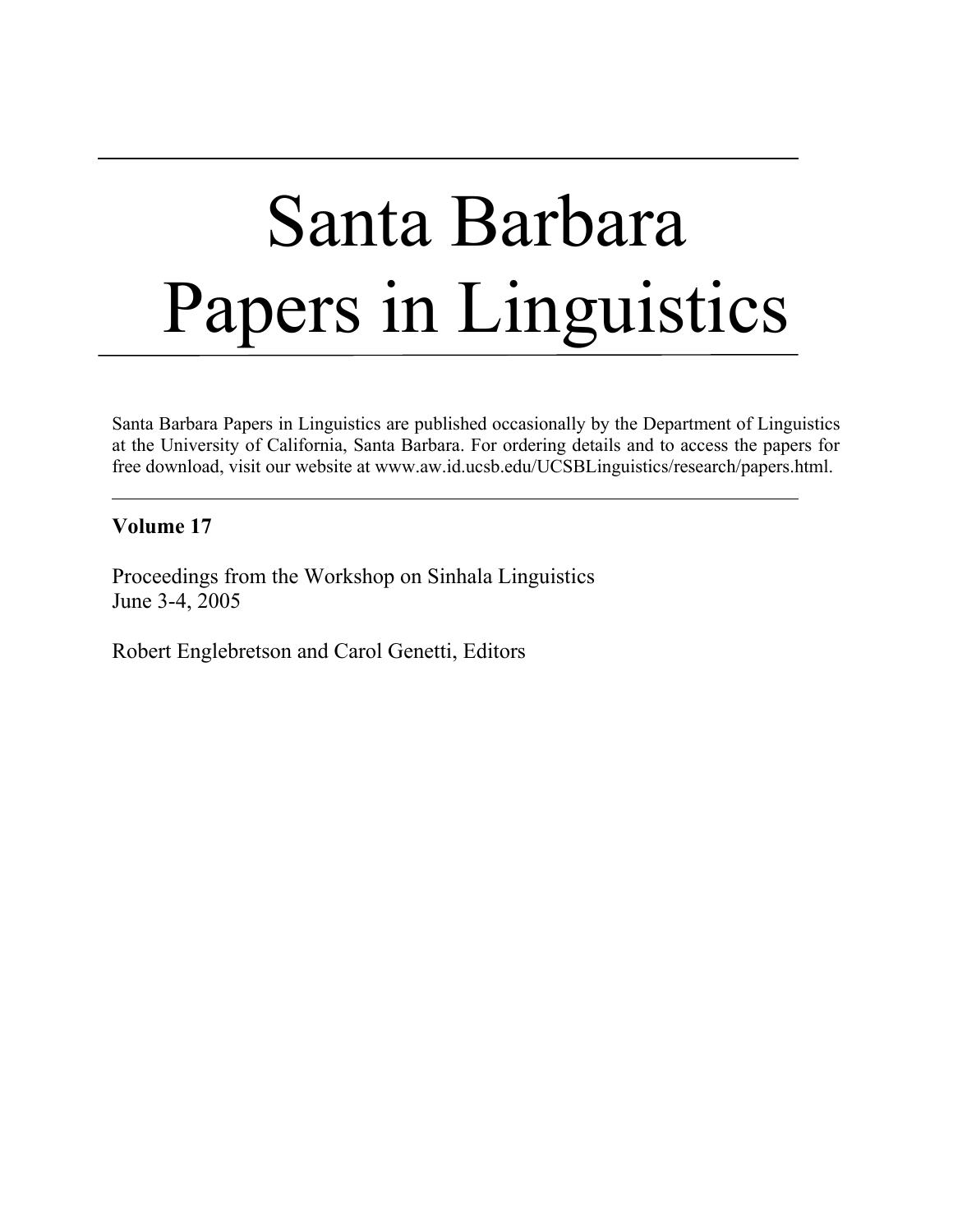## **Dedication**

This volume is dedicated to Oshan Fernando and Nissanka S. Wickremasinghe.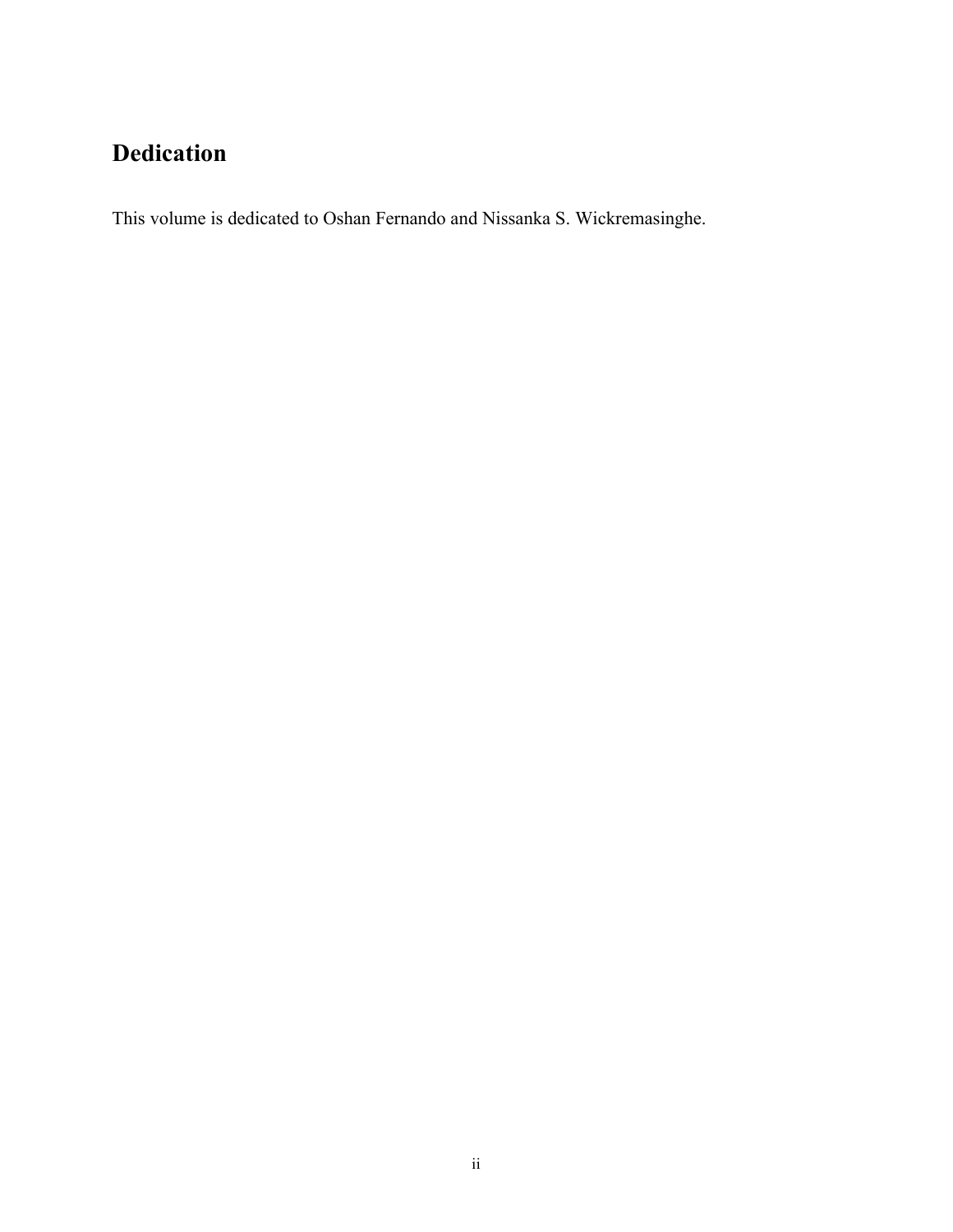# **Contents**

|                                                                                     | iv                      |
|-------------------------------------------------------------------------------------|-------------------------|
|                                                                                     | $\overline{\mathbf{V}}$ |
| Morphological Typology and the Complexity of Nominal Morphology                     | $\mathbf{1}$            |
| Morphosyntactic Expressions of Possession, And Existence In Sinhala                 | 20                      |
| Between Lexical and Lexico-Grammatical Classification: Nominal Classification       | 29                      |
|                                                                                     | 49                      |
| The Relationship Between Case Marking and S, A, and O                               | 68                      |
| The Transformation of the Vertical Axis to Horizontal: A Case Study.                | 85                      |
| Direct and Indirect Causation in Sinhala: Examining the Complexity                  | 95                      |
| A Phonetic and Phonological Approach to Stress in Sinhala Verbs Carlos M. Nash      | 102                     |
| Information Packaging in Sinhala: A Preliminary Study of Adverbial Clauses in Focus | 128                     |
| Perfect, Sequence, Recapitulation: Common Construal and the Sinhala                 | 150                     |
|                                                                                     | 163                     |
| Complementation in Colloquial Sinhala: Observations on the Binding                  | 172                     |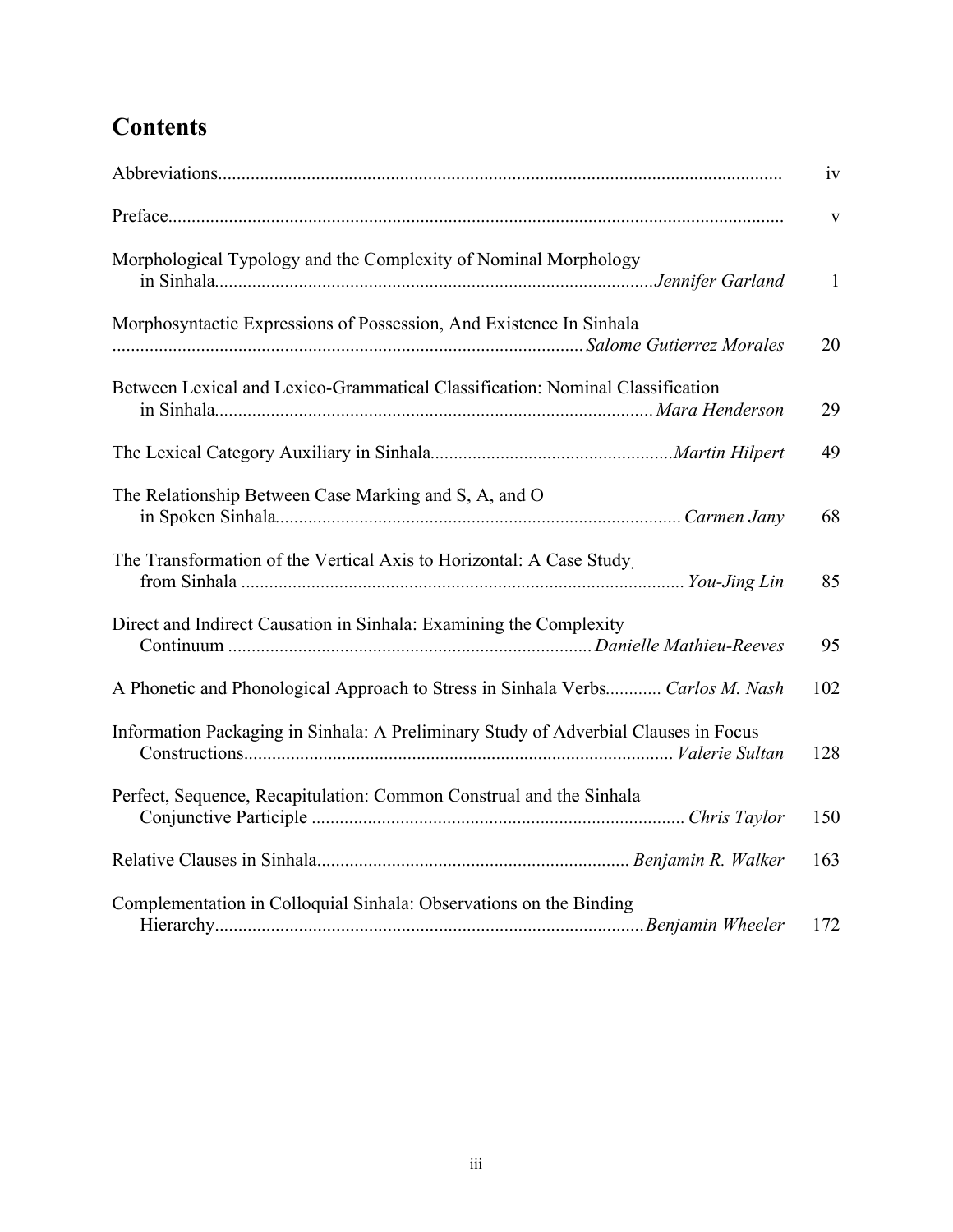### **Abbreviations**

| $\mathbf{1}$               | First person        | <b>HES</b>                       | Hesitation particle        |
|----------------------------|---------------------|----------------------------------|----------------------------|
| $\overline{2}$             | Second person       | IMP                              | Imperative                 |
| $\overline{3}$             | Third person        | <b>IMPF</b>                      | Inperfective               |
| $\mathbf{A}$               | Animal              | <b>INAN</b>                      | Inanimate                  |
| ABL                        | Ablative            | $\mathbb{IND}$                   | Indefinite                 |
| ACC                        | Accusative          | $\ensuremath{\text{INF}}\xspace$ | Infinitive                 |
| ADJ                        | Adjective           | <b>INST</b>                      | Instrumental               |
| <b>AGENT</b>               | Agent               | <b>INVOL</b>                     | Involitive                 |
| ANIM                       | Animate             | LOC                              | Locative                   |
| ASS                        | Assertive           | M                                | Masculine                  |
| <b>AUX</b>                 | Auxiliary           | ${\rm NEG}$                      | Negative                   |
| CAUS                       | Causative           | <b>NOM</b>                       | Nominalizer                |
| CL                         | Classifier          | <b>NPST</b>                      | Non-past                   |
| <b>COMP</b>                | Complementizer      | $\mathbf{D}$                     | Plural                     |
| CONC                       | Concessive          | PRED                             | Predicate                  |
| COND                       | Conditional         | <b>PRES</b>                      | Present                    |
| CONJ                       | Conjunction         | PRT                              | Particle                   |
| CONV                       | Converb             | <b>PRTMP</b>                     | Prior temporal (verb form) |
| <b>DAT</b>                 | Dative              | <b>PROX</b>                      | Proximal                   |
| <b>DEF</b>                 | Definite            | <b>PST</b>                       | Past                       |
| $DEM$                      | Demonstrative       | PL                               | Plural                     |
| <b>DIST</b>                | Distal              | PPL                              | Participle                 |
| <b>EMPH</b>                | Emphatic            | $\mathbf Q$                      | Question particle          |
| <b>EPIST</b>               | Epistemic           | <b>OUOT</b>                      | Quotative                  |
| EQ                         | Equative            | <b>REDUP</b>                     | Reduplicative              |
| $\mathop{\rm EX}\nolimits$ | Existential         | <b>REFL</b>                      | Reflexive                  |
| $\mathbf F$                | Feminine            | <b>REL</b>                       | Relative                   |
| FOC                        | Focus               | $\mathbf S$                      | Singular                   |
| <b>FUT</b>                 | Future              | SG                               | Singular                   |
| <b>GEN</b>                 | Genitive/Possessive | <b>VIS</b>                       | Visual                     |
| <b>GOAL</b>                | Goal                | $\ensuremath{\text{VOL}}\xspace$ | Volitive                   |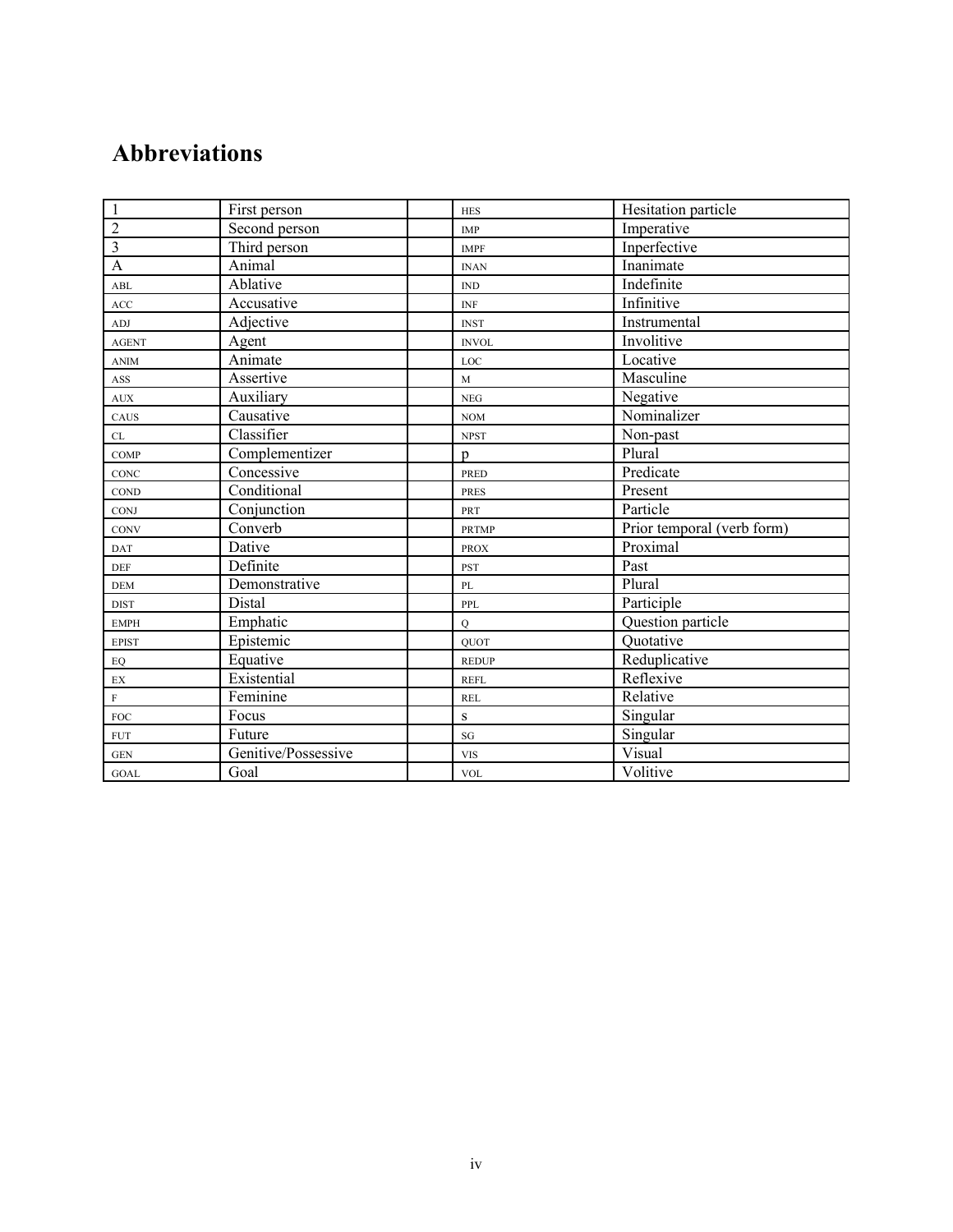#### **Preface**

Robert Englebretson, Rice University Carol Genetti, UCSB

The 12 working papers in this volume comprise original student research on specific aspects of spoken colloquial Sinhala. These papers were originally presented at the Workshop on Sinhala Linguistics, held June 3-4, 2005 at the University of California Santa Barbara. This conference, organized by graduate students at UCSB, represented the culmination and collaboration of two courses in field methods during the 2004-2005 academic year, one led by Carol Genetti at UCSB, and the other led by Robert Englebretson at Rice University. The workshop gave Rice and UCSB field methods students the opportunity to interact with one another, to publicly present their original research, and to receive invaluable feedback from John Paolillo (Indiana University) who also gave the keynote address.

Since each of the papers in this volume focuses on a specific aspect of Sinhala grammar, we shall begin by presenting a brief general overview of Sinhala for the benefit of readers who may be unfamiliar with this language and its background. For a more thorough grammatical description, see Gair and Paolillo (1997) *inter alia*.

Sinhala (also referred to as Singhala, Singhalese, and Sinhalese) is spoken natively by approximately 13 million speakers, primarily in the country of Sri Lanka. It is a member of the Indo-Aryan language family, and is genetically related to Hindi, Urdu, Bengali, Gujarati, and the other New Indo-Aryan languages. The exact position of Sinhala within Indo-Aryan has been a matter of debate (see Masica 1999:446-463). According to Gair and Paolillo (1997:1) together with Dhivehi (Maldivian), it forms a separate branch within Indo-Aryan.

Sinhala is one of two national languages of Sri Lanka, the other being Tamil, a member of the Dravidian language family. The ethnic Tamil and Sinhalese have been in close contact for over two millennia, so Sinhala language structures have developed under the influence of Tamil language contact. Gair and Paolillo (1997:2) note that Tamil influence is especially evident in Sinhala syntax, citing the left-branching structure of the language and the pervasive focused sentence constructions.

Sinhala is composed of two quite distinct varieties, the formal written variety and the colloquial spoken variety. The two varieties differ markedly in their core grammatical structures. They exist in a diglossic relationship (De Silva 1974, 1976, Gair 1968, 1986, 1992, Paolillo 1991, 1997). Complex codeswitching and code mixing of Sinhala and English is also common among educated Sinhalese (cf. Abeywickrama 2004). The current volume focuses exclusively on colloquial Sinhala, especially on a dialect spoken just to the west of the capital city of Colombo, as represented in the speech of our two Field Methods language consultants.

Each paper in this volume brings to fruition a specific research project undertaken by individual Field Methods students at Rice and UCSB. These contributions address aspects of colloquial Sinhala at all levels of linguistic structure—from phonetics to discourse and everything in between. Due to the close theoretical affinity between Rice and UCSB Linguistics, and the emphasis which each department places on primary data, these papers are unified in presenting an approach based on functional, cognitive, and typological perspectives. Taken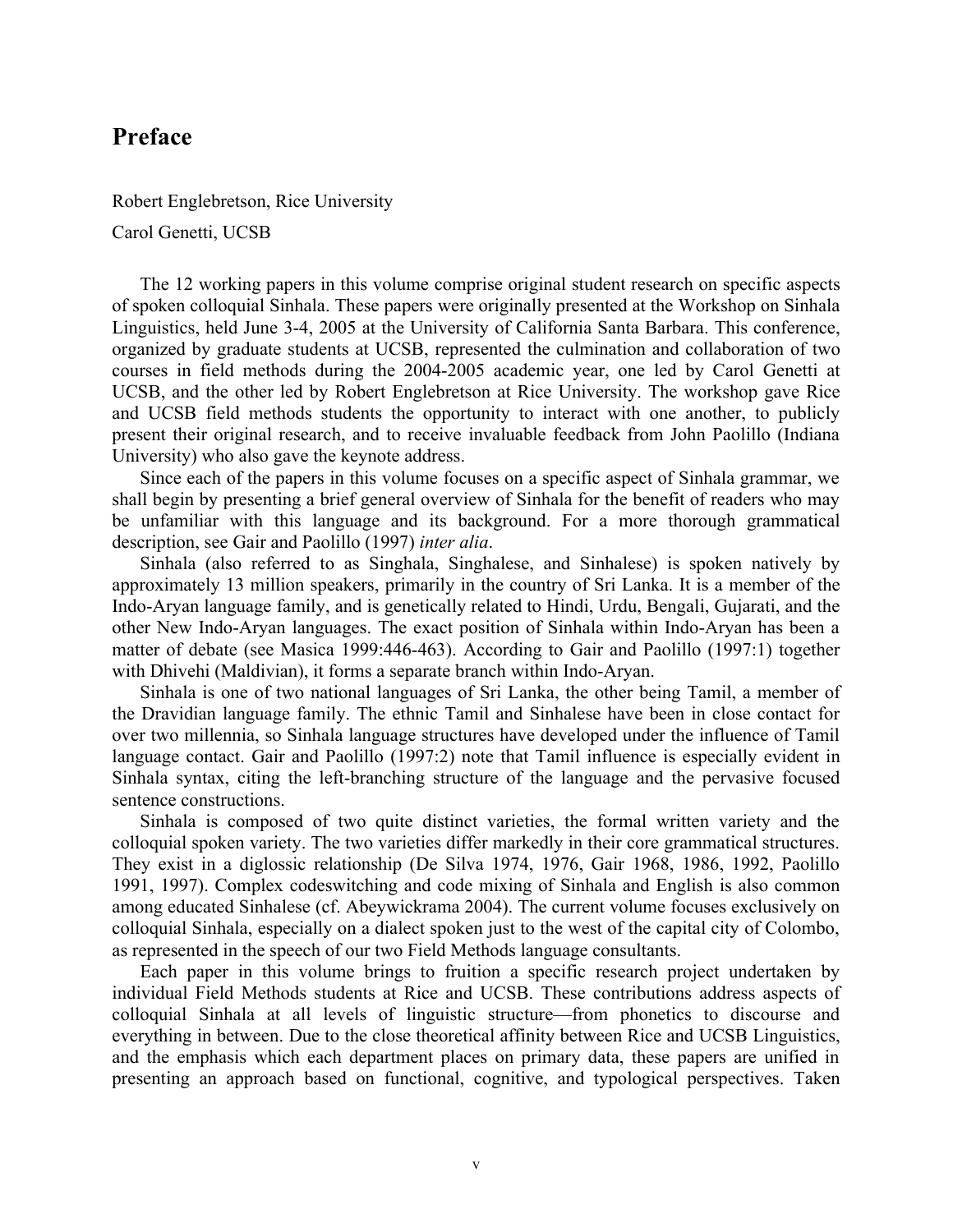together, this volume offers an overview of relevant theoretical issues in functional linguistics as observed in colloquial Sinhala.

We shall now turn to a brief summary of each of the papers. Contributions in this volume are arranged alphabetically by the author's last name; however, for purposes of the present summary, we will discuss them topically, in terms of the general subfield of linguistics which they represent.

The contribution by Carlos Nash (UCSB) deals specifically with Sinhala phonetics and phonology. The basic phonemic inventory of Sinhala (cf. Gair and Paolillo 1997:3-4) comprises 27 consonants and 12 vowels. The consonant inventory includes a contrast among dental and retroflex obstruents, as well as a typologically-rare series of prenasalized stops. Vowel length is phonemic, and thus the 12 distinct vocalic phonemes consist of six pairs of long and short vowels. There is additionally a complex interaction among syllable types, weights, and stress, which is the general topic of Nash's paper, with particular focus on stress in Sinhala verbs. Nash explores the role of intensity and duration as the key acoustic parameters in determining syllable stress, and provides an equation to model these findings. He then develops a constraint-based phonological account based on the acoustic results and presents them within the framework of Optimality Theory.

Five of the papers in the volume address Sinhala morphology and word classes. The contributions by Garland, Henderson, and Jany address aspects of nominal morphology, while those by Hilpert and Taylor concern Sinhala verbs. Sinhala nominal morphology includes the marking of definiteness, number, and case, and is generally organized based on animacy. Sinhala verb morphology is particularly complex (cf. Gair and Paolillo 1997:23-28). Verb roots fall into several inflectional classes. There are simple, causative, and involitive root forms for each class. Each root form can take a myriad of TAM and participial suffixes. In addition to main verbs, there is also a unique grammatical category of quasi-verbs which function as the predicates of clauses but which generally do not inflect with the typical Sinhala verb morphology.

Jennifer Garland (UCSB) explores the complex expression of Sinhala nominal morphology (definiteness, number, and case-marking) as combinations of affixes, clitics, and postpositions. She demonstrates that the traditional morphological typology of synthesis and fusion does not adequately account for the observed levels of structure. Garland claims that the Sinhala system is best accounted for by recognizing the interdependence of 'phonological word' and 'grammatical word' boundaries.

Mara Henderson (UCSB) also deals with Sinhala nouns, examining the morphosyntax and semantics of 'specific-general noun sequences' (SGNs); namely, constructions consisting of a specific head noun followed by a general classificatory noun, e.g. *kehel ge*ḍ*i* 'bananas' (lit. 'banana fruit'). Henderson argues that nominal classification in Sinhala lies on the typological continuum between lexico-grammatical (classifiers and measure terms) and lexical (gender/noun-class markers). Sinhala SGNs do not fit neatly into one type or the other, and they sometimes display mismatches based on semantics and morphology; thus, Henderson suggests Sinhala may illustrate a type of classification system not previously described in the literature.

Carmen Jany's (UCSB) contribution takes on the thorny issue of the interaction between grammatical relations and case-marking of Sinhala nouns. Jany illustrates that morphological case in Sinhala is not directly assigned simply based on S, A, and O roles; rather, a conspiracy of lexical and semantic factors co-occur to contribute to the case-marking of a nominal argument.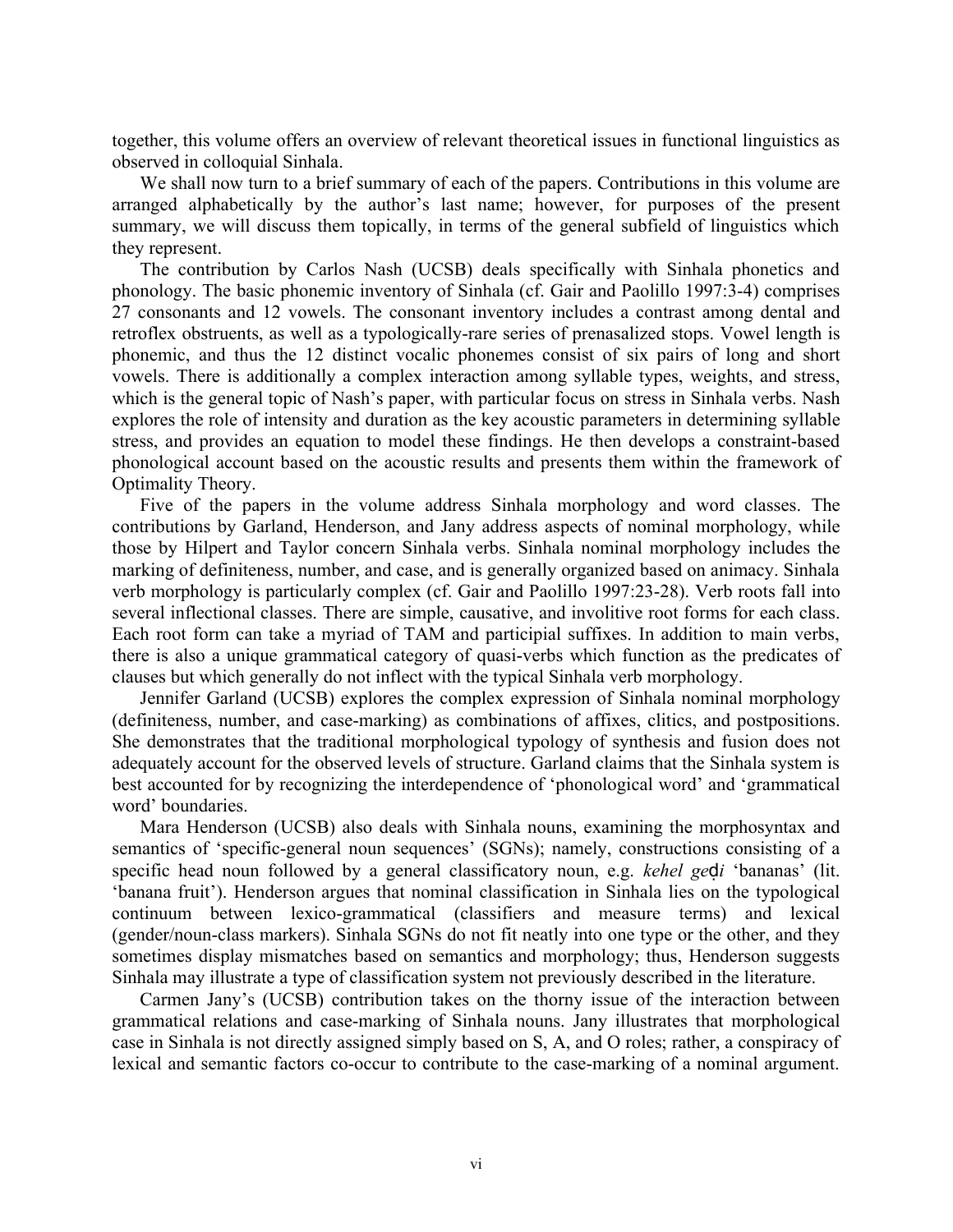These factors include definiteness of the argument, volitivity of the verb, and in some cases even the semantics of the entire clause.

Chris Taylor (Rice) analyzes the functions of the Sinhala conjunctive participle—the form of the verb usually marked by the suffix -*la*. Taylor shows that this inflectional verb form indicates perfect aspect in some contexts, but in other contexts it functions as a prototypical South-Asian converb (cf. Haspelmath and König 1995, Genetti 2005 *inter alia*). Taylor argues that these two seemingly disparate functions are actually semantically related based on event construal, and that 'event sequencing' and 'recapitulation' provide the basis for a unified account of this multifunctional verb form.

Martin Hilpert (Rice) addresses the question of auxiliaries in Sinhala. Based on grammaticization theory (Hopper and Traugott 1993), Hilpert identifies several Sinhala forms which are typically good candidates for auxiliation cross-linguistically—the development of a word from a lexical source to a grammatical auxiliary. Using synchronic distributional evidence, Hilpert concludes that a number of forms exist in Sinhala which are justifiable as auxiliaries on morphological, syntactic, and semantic grounds. He also concludes that the category of quasiverb (Gair and Paolillo 1997:26) can be fruitfully analyzed as consisting of two sub-classes: epistemic elements and stance elements.

You-Jing Lin (UCSB) presents a Cognitive Linguistic analysis of Sinhala spatial postpositions. Namely, she provides a case-study of how Sinhala uses vertical postpositions to encode horizontal spatial relationships. Lin presents the results of an experiment which was devised to assess the extent in which horizontal relationships among objects are conceived of in vertical terms. She then proposes an analysis based on image schemas, and discusses the role of perspective (the 'route perspective' versus the 'survey perspective') which appears to motivate when this transformation can take place, and when this transformation is blocked.

Valerie Sultan (UCSB) explores the information-structuring function of adverbial clauses in Sinhala focus constructions. Focus constructions are highly grammaticalized in Sinhala and occur frequently in our discourse data. While focus constructions are generally regarded in the typological literature as being a means of profiling referents of noun phrases, the Sinhala focus construction can also be used to profile propositions expressed by adverbial clauses. Sultan demonstrates that the conditions under which adverbial clauses are focused are the same as those under which noun phrases are focused; focused elements are those which refer to entities or events that are either new in the discourse or contradictory to the supposed beliefs of the hearer. This paper thus presents an overview of both adverbial clauses and focus constructions in Sinhala, then examines features of focused adverbial clauses in detail.

Each of the four remaining papers in the volume explicitly addresses a classic issue in linguistic typology relevant to the role of meaning in shaping grammar. The construction types addressed in these four contributions are: locationals, causatives, relative clauses, and object complements. While each of these general construction types has indeed already received substantial treatment in cross-linguistic typological literature, to our knowledge these are the first published papers to explore them within colloquial Sinhala specifically. The results of these four contributions support the larger typological findings presented in previous research, and provide a successful investigation of general typological principles as observed at work in colloquial Sinhala.

Salomé Gutierrez (UCSB) presents a study of Sinhala existential and possessive clauses, describing each as a subtype of locational constructions. Following Lyons (1968) and Clark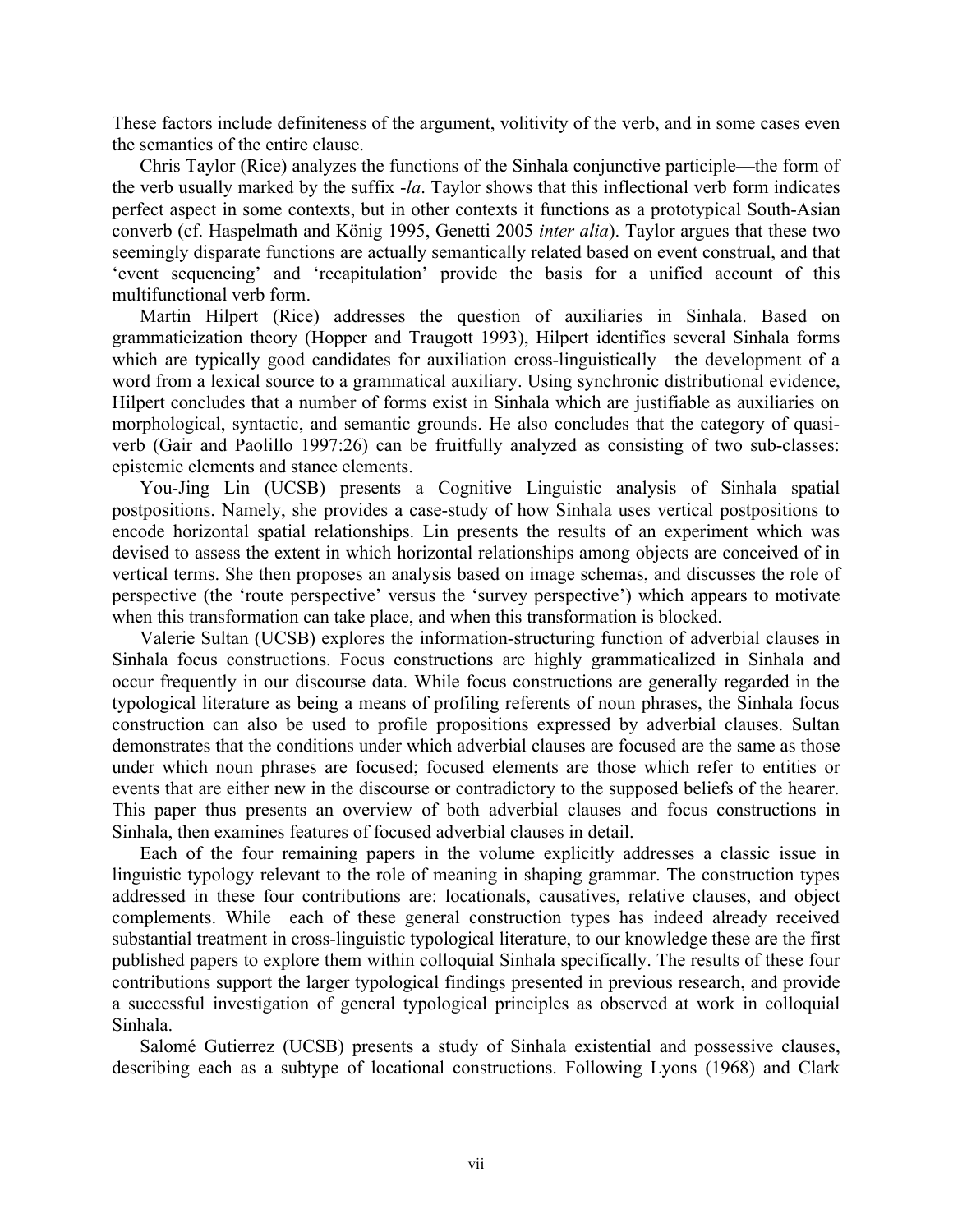(1978), Gutierrez demonstrates the relatedness of the syntax and semantics of these Sinhala construction types, which thus supports the validity of the previous cross-linguistic observations.

Danielle Mathieu-Reeves (Rice) examines Sinhala causative constructions in terms of the inverse relation between grammatical complexity and semantic directness. She finds that grammatical simplicity corresponds with semantic directness, while greater complexity corresponds with semantic indirectness. Her contribution therefore serves to support Haiman's (1983) 'complexity continuum', and to demonstrate how this general iconic principle is manifest in Sinhala specifically.

Ben Walker (Rice) provides a comprehensive description of Sinhala relative clauses in terms of traditional relative clause typology (cf. Keenan 1985). Sinhala relative clauses are pre-head, are indicated by special relative verb forms, and the relativized noun phrase is gapped. Walker examines the role of case marking to disambiguate the gapped NP. He also observes that Sinhala relativizes on all positions of the 'accessibility hierarchy' (Keenan and Comrie 1977, 1979).

Ben Wheeler (Rice) uses a corpus of textual and elicited data to investigate Givón's (1980) 'binding hierarchy' for complementation. Wheeler finds that in general, Sinhala conforms to the binding hierarchy as expected: CTP's which are verbs of utterance, cognition or epistemicity tend to take less-integrated clausal complements, while implicative or modal CTP's tend to take complements that are more tightly bound into the main clause. Interestingly, while the general predictions of the binding hierarchy are confirmed, Wheeler also finds a few instances of complements which do not occur as expected. Wheeler's contribution thus provides strong empirical support for the binding hierarchy, and affirms that the hierarchy should be understood as a general typological tendency rather than as an absolute universal.

Three additional papers were presented at the workshop which are not included in this volume. Anne-Marie Hartenstein (Rice) raised the question of subjecthood in Sinhala; she outlined the results of traditional morphological and syntactic tests, in order to assess whether the grammatical category 'subject' is relevant for Sinhala grammar. Priya Abeywickrama (UCLA), who is herself a native speaker of Sinhala, discussed the language repertoires of Sinhala-English bilinguals, which she situated in terms of codeswitching and code mixing. A version of her talk also appears as Abeywickrama 2004. Finally, in his keynote address, John Paolillo (Indiana University) brought together the divergent subdisciplines of computational and field linguistics, using an electronic corpus of Sinhala texts to explore the distribution of phonemic and grammatical categories. We would like to acknowledge the unique and important contributions of each of these three talks, and we regret that they are not able to be published in this working papers volume alongside the other papers.

This volume and the workshop on which it is based owe their success to a number of individuals and institutions. First, we would like to thank each of the student participants for their contributions, and for their interest and hard work throughout the field methods courses. We especially recognize the UCSB graduate students who organized the workshop in the midst of final exams, and those who hosted the visiting students from Rice. We especially wish to thank John Paolillo for his excellent keynote, and for his expertise in Sinhala linguistics which he graciously contributed in the discussion of the student papers. Each of the contributions to this volume has benefited immensely from his input, and we appreciate his willingness to engage students in discussion during and after the workshop.

For direct financial support of the workshop, we gratefully acknowledge the following organizations: the UCSB Graduate Division; the UCSB Graduate Student Association; the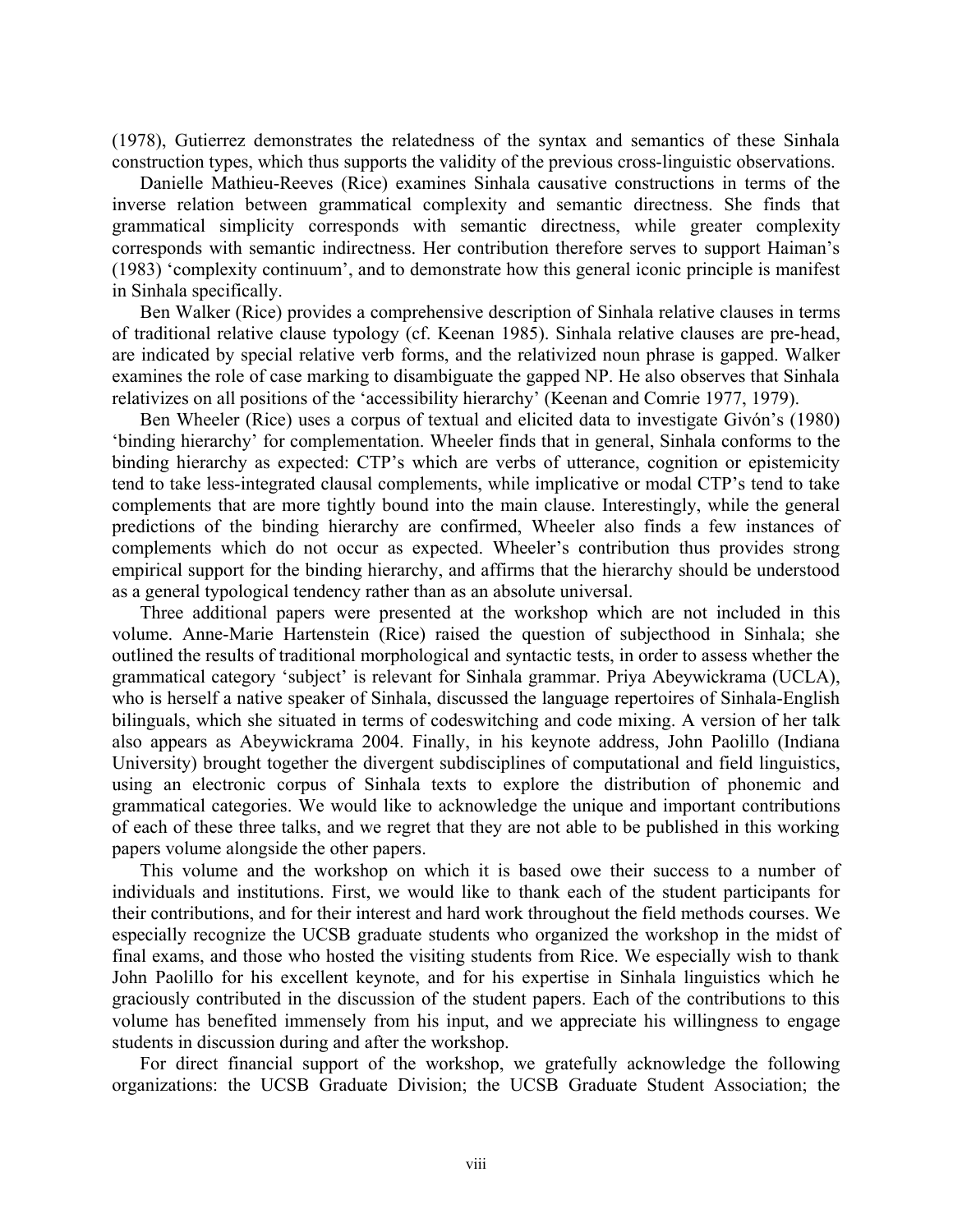UCSB Department of Linguistics; and the Interdisciplinary Humanities Center at UCSB. For providing student travel funds to the workshop, we gratefully acknowledge the Office of the President at Rice University which provided airfare for the three Rice undergraduate participants; and we likewise acknowledge the Rice University Department of Linguistics for providing airfare for the three Rice graduate students and the language consultant.

Above all, we owe an immense debt of gratitude to our Sinhala language consultants: Nissanka S. Wickremasinghe (Rice) and Oshan Fernando (UCSB). We thank them for their tireless work with our classes, for providing elicitation data and texts, and for their insightful comments along the way. Oshan and Nissanka have made each of us a better linguist, and have helped us to glimpse the beauty and richness of the Sinhala language. We dedicate this volume to them.

#### REFERENCES

- ABEYWICKRAMA, PRIYANVADA. 2004. Do we codeswitch or code mix in Sri Lanka?. Paper presented at SALA 23 (South Asian Language Analysis): Austin, TX.
- CLARK, EVE V. 1978. Locationals: Existential, locative, and possessive constructions. *Universals of human language*, ed. by Joseph H. Greenberg, Charles A. Ferguson, and Edith A. Moravcsik, 4.85-126. Stanford: Stanford University Press.
- D<sup>E</sup> SILVA, M.W.S., 1974. Convergence in diglossia: the Singhalese situation. *International Journal of Dravidian Linguistics* 3.1:60-91.
- DE SILVA, M.W.S. 1976. *Diglossia and literacy*. Mysore: Central Institute of Indian Languages.
- GAIR, JAMES W. 1968. Sinhalese diglossia. *Anthropological Linguistics* 10.8.1-15.
- GAIR, JAMES W. 1986. Sinhala diglossia revisited, or diglossia dies hard. *South Asian Languages: Structure Convergence and Diglossia*, ed. by Bh. Krishnamurti, Colin P. Masica, and Anjani K. Sinha, 322-336. Delhi: Motilal Banarsidass.
- GAIR, JAMES W. 1992. AGR, INFL, case and Sinhala diglossia or: can linguistic theory find a home in variety? *Studies in Dravidian and general linguistics*, ed. by B. Lakshmi Bai and B. Ramakrishna Reddy, 448-467. Hyderabad: Centre for Advanced Study in Linguistics, Osmania University.
- GAIR, JAMES W. and JOHN C. PAOLILLO. 1997. *Sinhala*. Munich: Lincom Europa.
- GENETTI, CAROL. 2005. The participle construction of Dolakha Newar: Syntactic Implications of an Asian Converb. *Studies in Language* 29.1.35-87.
- GIVÓN, TALMY. 1980. The binding hierarchy and the typology of complements. *Studies in Language* 4.3.333-377.
- HAIMAN, JOHN. 1983. Iconic and economic motivation. *Language* 59.781-819.
- HASPELMATH, MARTIN. and EKKEHARD KÖNIG (eds.) 1995. *Converbs in cross-linguistic perspective*. Berlin: Mouton de Gruyter.
- HOPPER, PAUL and ELIZABETH CLOSS TRAUGOTT. 1993. *Grammaticalization*. Cambridge: Cambridge University Press.
- KEENAN, EDWARD L. 1985. Relative Clauses. *Language typology and syntactic description*, ed. by Timothy Shopen, 2.141-170. New York: Cambridge University Press.
- KEENAN, EDWARD L. and BERNARD COMRIE. 1977. NP accessibility and Universal Grammar. *Linguistic Inquiry* 8.63-100.